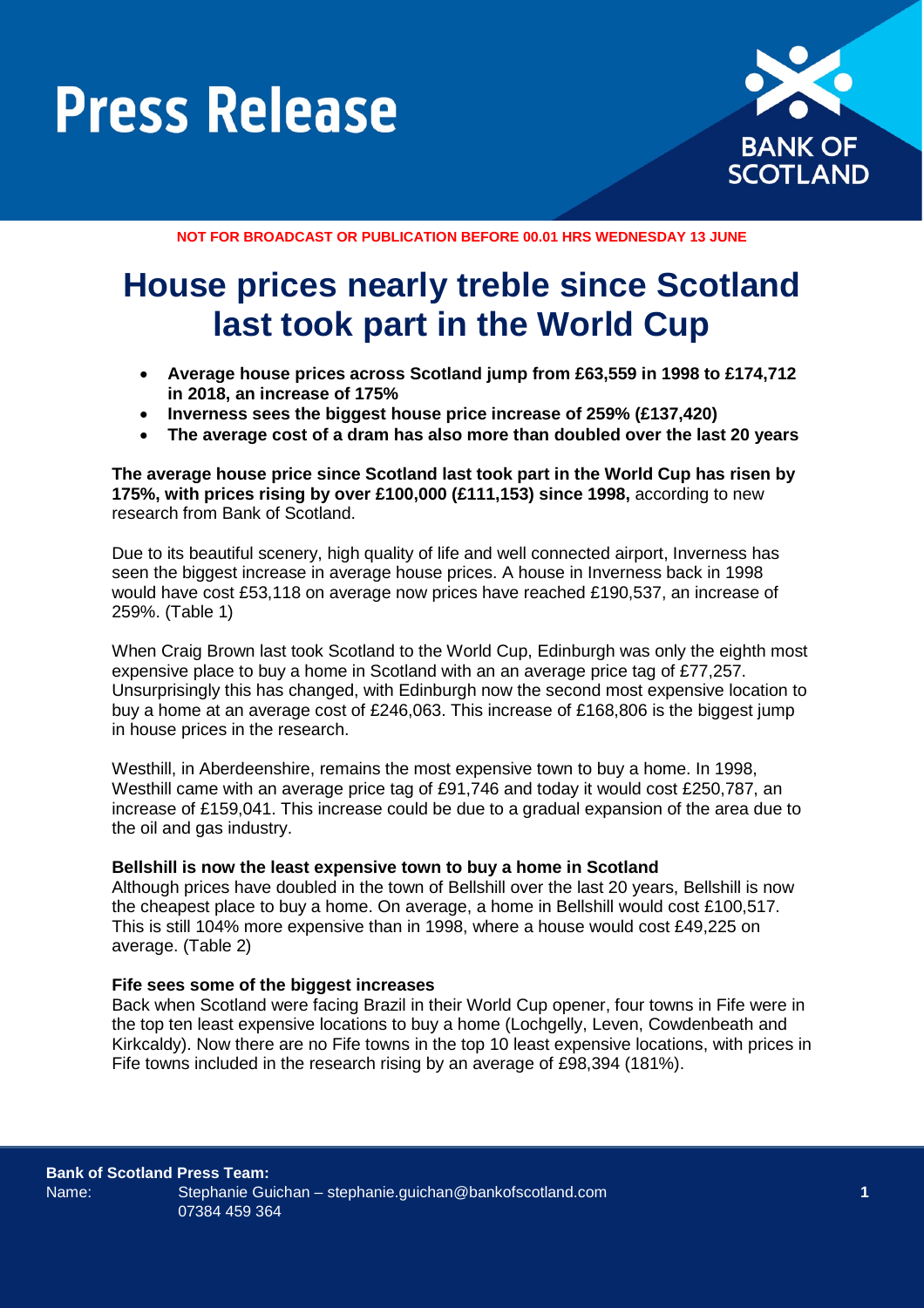

Lochgelly, which used to be the least expensive town in Scotland has seen prices treble since 1998. The average house price in 1998 was just £40,687, this has now increased by £82,352 to £123,039.

**Graham Blair, mortgage director at Bank of Scotland said:** "The increase in house prices in the capital shouldn't come as any shock but our research also shows a real boom in commuter areas such as Fife, with prices sky-rocketing over the last 20 years.

"Elsewhere, towns like Westhill near Aberdeen have seen the benefits of the oil and gas industry, with Westhill 2.7x more expensive than in 1998."

#### **The UK average house price increase since 1998 is £176,665**

It's not just Scotland that has seen a huge rise in house prices over the last 20 years. In fact, the increase seen in Scotland is considerably lower than the rest of the UK. The average house price in the UK was £76,541 which has increased by 231% to £253,206 today.

The rise has been even greater in England, with the average house price rising 252% from £77,965 in 1998, to £274,546 today.

#### **It's not just house prices that have soared**

The average cost of a dram has also more than doubled over the last 20 years. When Scots were commiserating Tom Boyd scoring an own goal in a close game versus Brazil, a nip of Whisky cost £1.34 on average. Today, an average shot of Whisky costs £2.86.

For those drinking lager after Craig Burley was sent off during the last game versus Morocco, the average pint cost £1.89. Those watching the World Cup this year will pay nearly double, with the average pint of lager costing £3.63. (Table 3)

**Ends**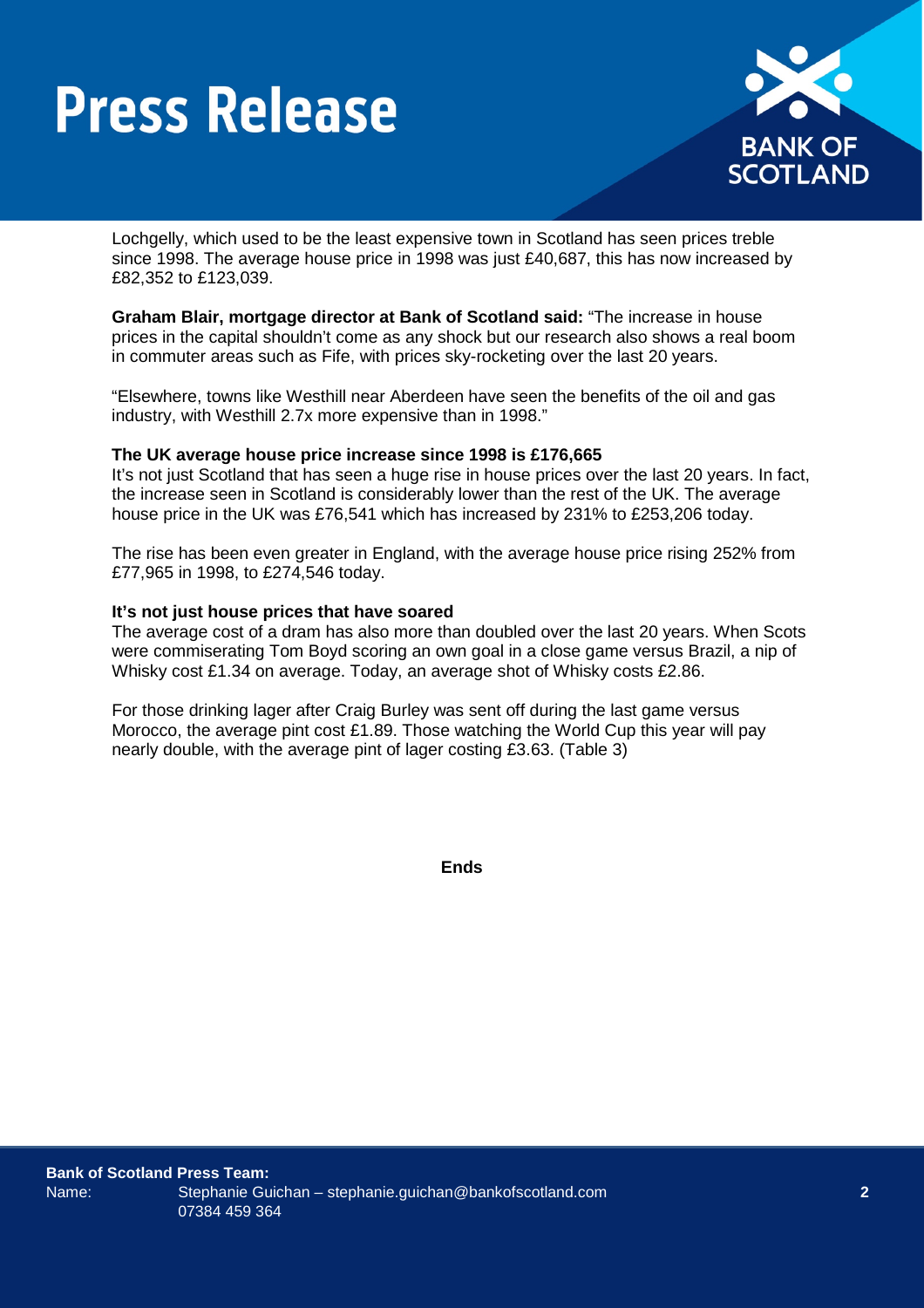

#### **Notes to editors:**

|                  | <b>Ave House</b><br>Price 12m | <b>Ave House</b><br>Price 12m Apr |          |          |
|------------------|-------------------------------|-----------------------------------|----------|----------|
| <b>Post Town</b> | Jun 1998 £                    | 2018 £                            | % Change | £ Change |
| Inverness        | 53,118                        | 190,537                           | 259%     | 137,420  |
| Larbert          | 53,040                        | 183,501                           | 246%     | 130,461  |
| Broxburn         | 54,554                        | 175,596                           | 222%     | 121,041  |
| Edinburgh        | 77,257                        | 246,063                           | 218%     | 168,806  |
| <b>Buckie</b>    | 51,302                        | 162,238                           | 216%     | 110,935  |
| Inverurie        | 73,118                        | 222,595                           | 204%     | 149,477  |
| Leven            | 45,708                        | 138,447                           | 203%     | 92,739   |
| Lochgelly        | 40,687                        | 123,039                           | 202%     | 82,352   |
| Dalkeith         | 61,213                        | 183,231                           | 199%     | 122,018  |
| Cupar            | 63,306                        | 188,056                           | 197%     | 124,750  |
| <b>Scotland</b>  | 63,559                        | 174,712                           | 175%     | 111,153  |
| <b>England</b>   | 77,965                        | 274,546                           | 252%     | 196,581  |
| <b>UK</b>        | 76,541                        | 253,206                           | 231%     | 176,665  |

**Table 1: Scotland 10 biggest house price increases 1998- 2018**

Source: Bank of Scotland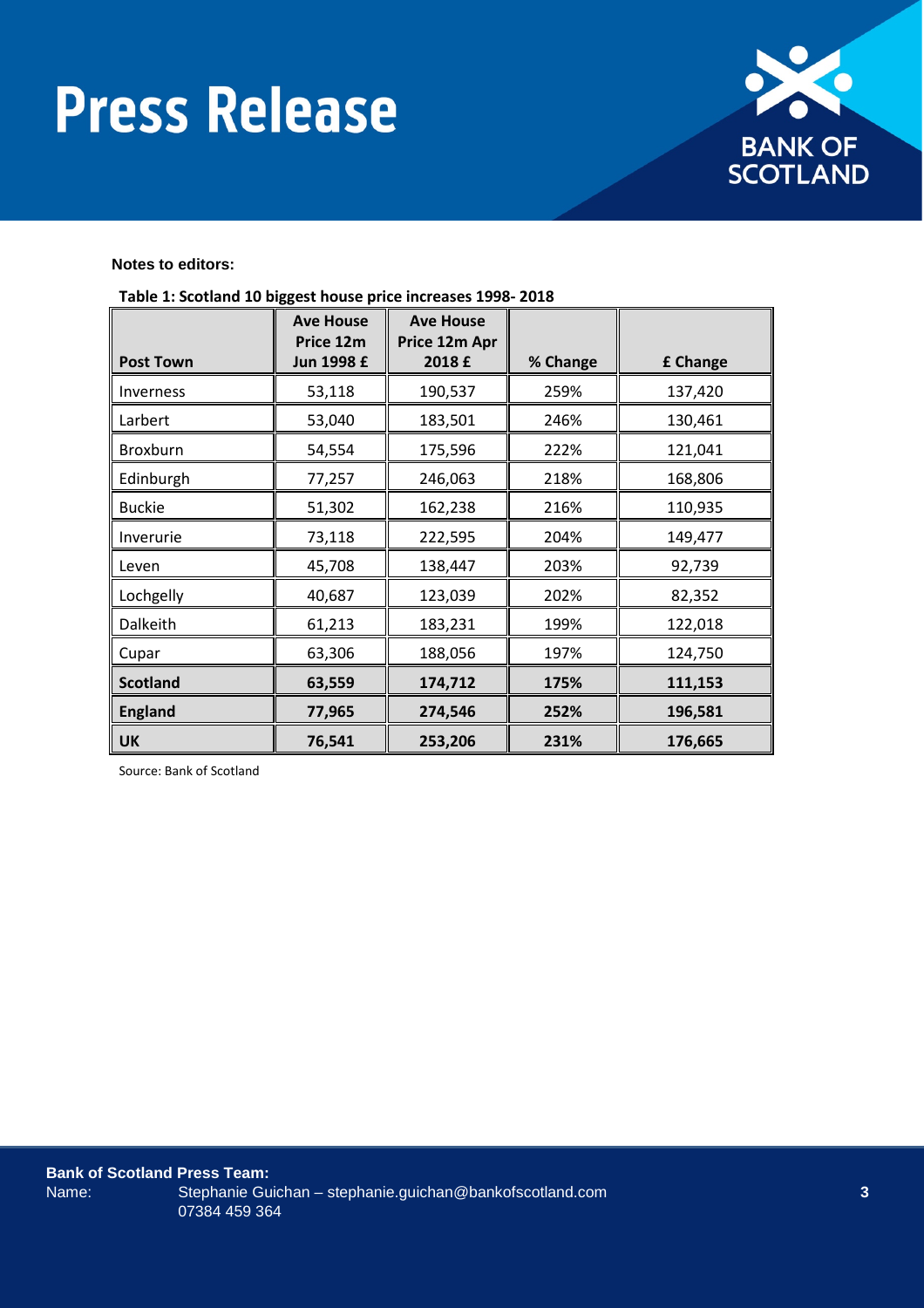

| Table 2. Scotland 10 sinaliest house price increases 1990-2010 |                                             |                                             |          |          |
|----------------------------------------------------------------|---------------------------------------------|---------------------------------------------|----------|----------|
| <b>Post Town</b>                                               | <b>Ave House</b><br>Price 12m<br>Jun 1998 £ | <b>Ave House</b><br>Price 12m Apr<br>2018 £ | % Change | £ Change |
| <b>Bellshill</b>                                               | 49,225                                      | 100,517                                     | 104%     | 51,292   |
| Johnstone                                                      | 68,514                                      | 147,028                                     | 115%     | 78,514   |
| Helensburgh                                                    | 83,927                                      | 180,567                                     | 115%     | 96,640   |
| Wishaw                                                         | 54,782                                      | 118,565                                     | 116%     | 63,783   |
| Airdrie                                                        | 61,050                                      | 133,838                                     | 119%     | 72,788   |
| Paisley                                                        | 54,825                                      | 122,646                                     | 124%     | 67,820   |
| <b>Dumfries</b>                                                | 60,095                                      | 135,558                                     | 126%     | 75,463   |
| Hamilton                                                       | 59,441                                      | 136,623                                     | 130%     | 77,182   |
| Motherwell                                                     | 59,757                                      | 137,920                                     | 131%     | 78,163   |
| Gourock                                                        | 60,523                                      | 140,047                                     | 131%     | 79,524   |
| <b>Scotland</b>                                                | 63,559                                      | 174,712                                     | 175%     | 111,153  |
| <b>England</b>                                                 | 77,965                                      | 274,546                                     | 252%     | 196,581  |
| <b>UK</b>                                                      | 76,541                                      | 253,206                                     | 231%     | 176,665  |

**Table 2: Scotland 10 smallest house price increases 1998- 2018**

Source: Bank of

Scotland

#### **Table 3: The changing cost of world cup items**

| <b>Items</b>                    | Average<br>price<br>1998 (£) | Average<br>price<br>2018 (£) | $\%$<br>change<br>1998-<br>2018 |
|---------------------------------|------------------------------|------------------------------|---------------------------------|
| Bread: white loaf, sliced, 800g | 0.52                         | 1.06                         | 104%                            |
| Sausages: pork, per Kg          | 2.97                         | 5.07                         | 71%                             |
| Draught lager, per pint         | 1.89                         | 3.63                         | 92%                             |
| Whisky per nip                  | 1.34                         | 2.86                         | 113%                            |
| Irn Bru *                       | 0.37                         | 0.65                         | 78%                             |
| <b>Total Shopping Basket</b>    | 7.09                         | 13.27                        | 87%                             |

\* Estimate for 1998

Sources: Bank of Scotland, ONS, Money Supermaket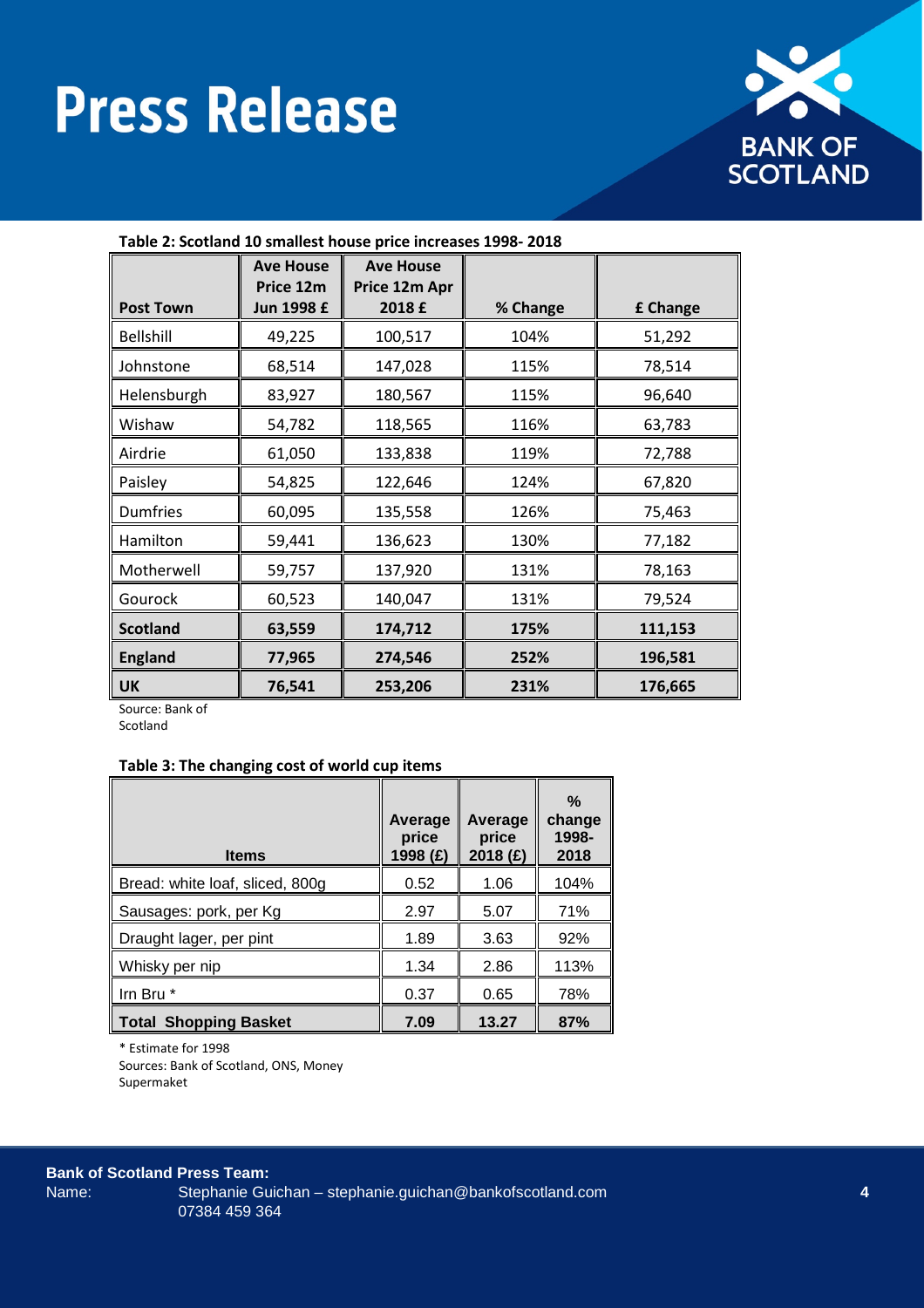

#### **Table 4: Scotland Most Expensive towns in 2018**

|                  | <b>Ave House Price 12m</b> |
|------------------|----------------------------|
| <b>Post Town</b> | Apr 2018 £                 |
| Westhill         | 250,787                    |
| Edinburgh        | 246,063                    |
| Linlithgow       | 240,799                    |
| Stonehaven       | 234,568                    |
| Kinross          | 224,146                    |
| Inverurie        | 222,595                    |
| Ellon            | 217,311                    |
| Aberdeen         | 205,048                    |
| Musselburgh      | 190,940                    |
| Inverness        | 190,537                    |
| <b>Scotland</b>  | 174,712                    |
| <b>England</b>   | 274,546                    |
| UK               | 253,206                    |

Source: Bank of Scotland

| Table 5: Scotland Least Expensive towns in 2018 |            |  |
|-------------------------------------------------|------------|--|
| <b>Ave House Price 12m</b>                      |            |  |
| <b>Post Town</b>                                | Apr 2018 £ |  |
| <b>Bellshill</b>                                | 100,517    |  |
| Grangemouth                                     | 107,218    |  |
| Denny                                           | 115,882    |  |
| Coatbridge                                      | 115,973    |  |
| Saltcoats                                       | 116,946    |  |
| Clydebank                                       | 117,533    |  |
| Greenock                                        | 117,781    |  |
| Wishaw                                          | 118,565    |  |
| Irvine                                          | 120,621    |  |
| Paisley                                         | 122,646    |  |
| <b>Scotland</b>                                 | 174,712    |  |
| <b>England</b>                                  | 274,546    |  |
| <b>UK</b>                                       | 253,206    |  |

Source: Bank of Scotland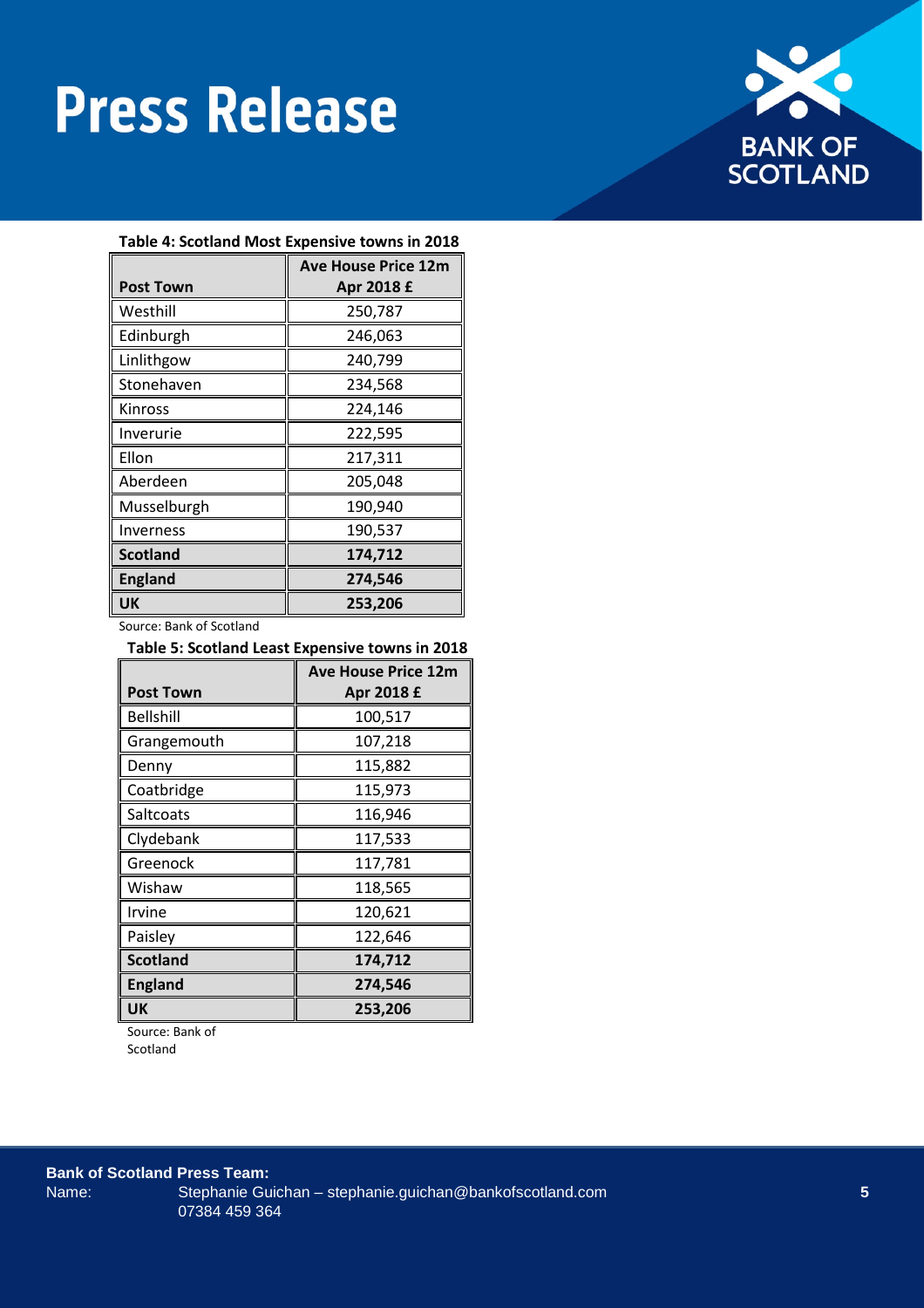

| Table 6: Scotland Most Expensive towns in 1998 |                  |  |
|------------------------------------------------|------------------|--|
|                                                | <b>Ave House</b> |  |
|                                                | Price 12m Jun    |  |
| <b>Post Town</b>                               | 1998 £           |  |
| Westhill                                       | 91,746           |  |
| Linlithgow                                     | 89,008           |  |
| Ellon                                          | 86,791           |  |
| Helensburgh                                    | 83,927           |  |
| Stonehaven                                     | 82,789           |  |
| Kinross                                        | 78,833           |  |
| Aberdeen                                       | 77,626           |  |
| Edinburgh                                      | 77,257           |  |
| Inverurie                                      | 73,118           |  |
| Bonnyrigg                                      | 72,889           |  |
| <b>Scotland</b>                                | 63,559           |  |
| <b>England</b>                                 | 77,965           |  |
| <b>UK</b>                                      | 76,541           |  |

Source: Bank of Scotland

#### **Table 7: Scotland Least Expensive towns in 1998**

|                  | <b>Ave House</b> |
|------------------|------------------|
|                  | Price 12m Jun    |
| <b>Post Town</b> | 1998 £           |
| Lochgelly        | 40,687           |
| Grangemouth      | 41,439           |
| Saltcoats        | 41,483           |
| Leven            | 45,708           |
| Cowdenbeath      | 47,941           |
| Dumbarton        | 49,079           |
| <b>Bellshill</b> | 49,225           |
| Kirkcaldy        | 49,391           |
| Denny            | 49,461           |
| Coatbridge       | 49,853           |
| <b>Scotland</b>  | 63,559           |
| <b>England</b>   | 77,965           |
| UK               | 76,541           |

Source: Bank of Scotland